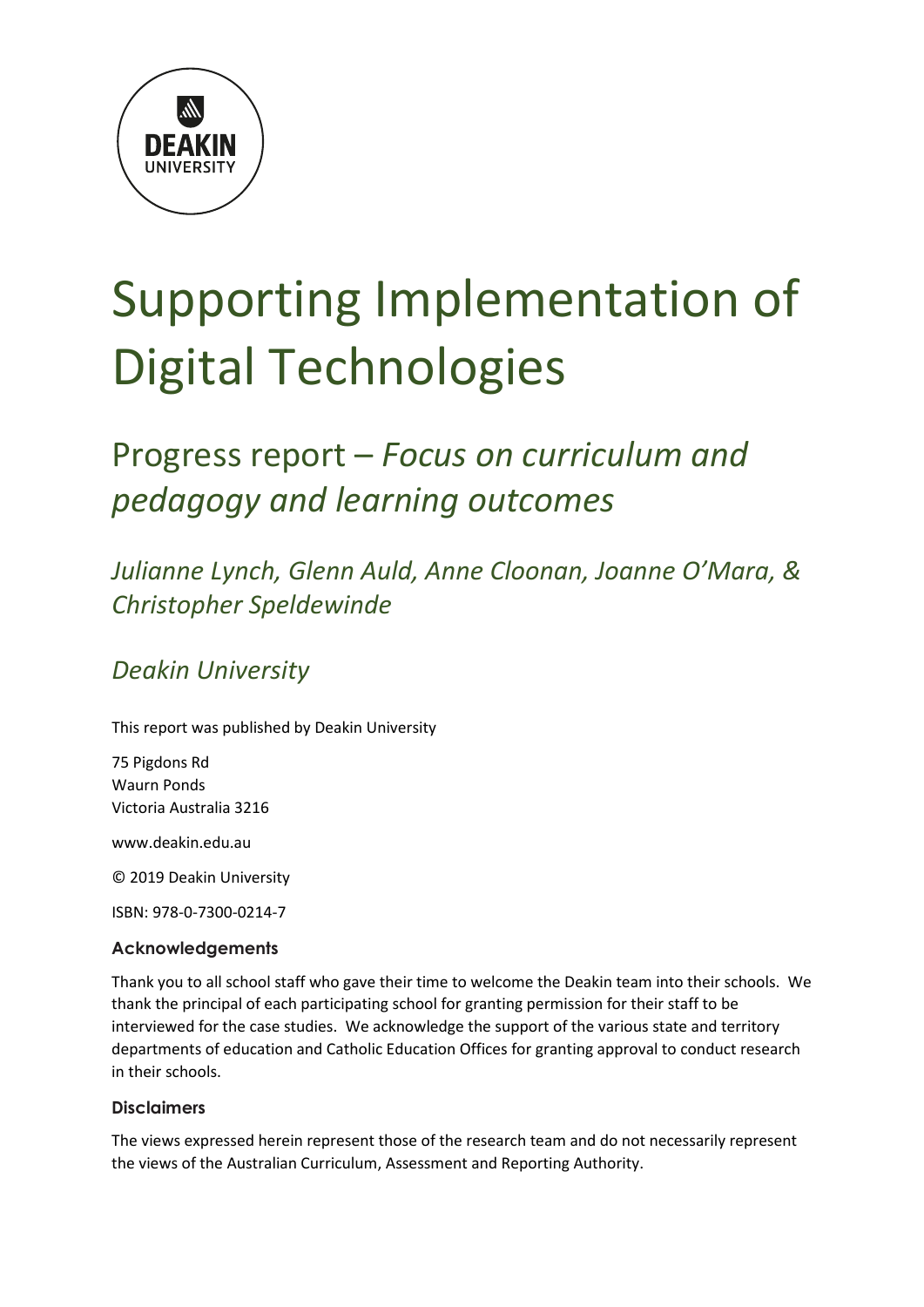#### **Introduction**

The *Digital Technologies in Focus* (DTiF) project, developed and implemented by the Australian Curriculum, Assessment and Reporting Authority (ACARA), was funded as part of the Australian Government's National Innovation and Science Agenda. DTiF supports the implementation of the Digital Technologies curriculum in 160+ disadvantaged schools across Australia by providing professional learning engagements for participating principals and teachers and promoting sitespecific goals embedded within an action research cycle. Deakin University was commissioned to undertake an external case study evaluation, focusing on the engagements, outcomes and impacts for six schools.

Schools participating in the DTiF have very low ICSEA scores and evidence educational disadvantage based on the intersection of location (many are rural or classified as remote), language (many serve populations where English is an additional language – this includes both new immigrants and Indigenous students), and Indigeneity. Students at these schools face significant challenges associated with English language barriers, parental incarceration, trauma, intergenerational unemployment, financial disadvantage, and poverty. The schools face daily challenges associated with student attendance and readiness to learn, as well as structural challenges relating to resourcing and infrastructure. Issues relating to disadvantage and readiness were outlined in Progress Report 1 (Lynch, O'Mara, Cloonan, Auld & Speldewinde, 28 September 2018).

The purpose of this report is to communicate the progress and preliminary findings of Data Point 2 (DP2) in support of an ongoing dialogue between ACARA and the Deakin University evaluation team which will inform a final report. Data Point 1 (DP1, subject of Progress Report 1) focused on establishing the site-specific contexts of each case study school, including local factors impacting on the school, the history of digital technologies in the school, and the backgrounds of those people participating in the research. This phase also provided insights into individuals' and schools' early engagements with the project, and how these engagements were being received. Interviews with principals and teachers suggested that ACARA's methodology was suitably flexible and responsive to local needs, with face-to-face support from Curriculum Officers identified as particularly effective. Case study schools appeared to be focusing on building basic resources and skills.

Data Point 2 was differently focused, asking the case study schools to provide accounts and evidence of curriculum and pedagogy that have been developed as part of their participation in the program, and of learning outcomes observed. The generation of data at each site involved:

- Revisiting questions (in individual interviews with school leaders and teachers) pursued in DP1 pertaining to the schools' engagement with the project, the focus and progress of each school's project plan, and any issues encountered;
- Discussing (with individual school leaders and teachers) teacher engagement and professional learning in the project;
- Discussing (with individual teachers) teacher-selected student cases that illustrated engagement, growth or particular issues or affordances of the digital technologies work in each school.

These conversations took place in semi-structured interview formats, where interviewees had been previously briefed on the focus and purpose of the interviews, and were invited to bring along accounts or artefacts that illustrated aspects of the program or evidence of outcomes of the program, particularly as pertain to curriculum and pedagogy, and learning outcomes. In this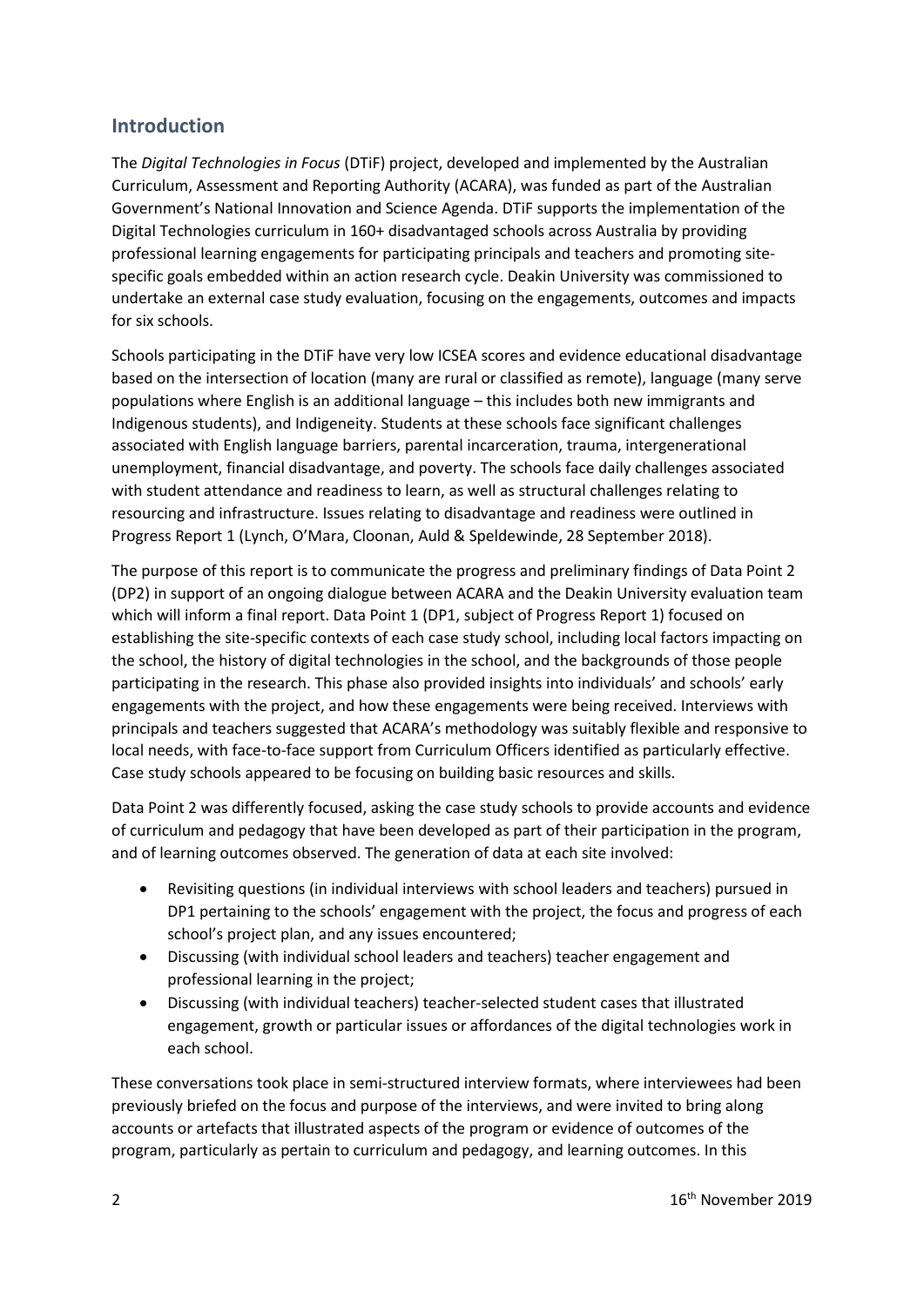invitation, it was suggested that teachers choose particular students, whose learning journeys might evidence particular impacts or issues. Schools were offered funding to cover CRT costs associated with preparation for interviews. The fruitfulness of this approach varied across the six schools, with some participants presenting at interviews well prepared to talk through the details of particular students' engagement and learning in digital technologies, but with other schools finding this type of preparation was not possible in the context of staff changeover and staff shortages. In some contexts (at least three of the six sites, CRTs are difficult to source even when funding is available). Despite variability in preparedness to talk about curriculum, pedagogy and learning via selected student cases, participants at each site were interviewed, providing insights into progress and impact at each site.

In total, twenty-one staff members (five school leaders, fourteen teachers, and two teaching assistants/aides) were interviewed at DP2. Eighteen of these staff members had participated in DP1. Others were new to the project following departure or unavailability of their DP1 colleagues.

To report the data collected in a way that communicates the specificity of impact at each site, this progress report is structured around six school case studies (school pseudonyms use minerals and gemstones: Quartz Primary School, Jade Primary School, Amethyst Primary School, Opal School, Emerald School, Pyrite Secondary School). Some of these case studies (where data permits) incorporate narratives of individual teacher and student engagement and learning. For others, the case studies are structured around issues, themes and activities.

#### **School Case Studies (DP1; DP2)**

Engagement, progress and impact in the six case study schools are discussed below with reference to DP2 data. Quartz, Amethyst and Jade are primary schools. Quartz Primary is located in an inner suburb of a major city. Jade Primary is located near the urban fringe of a major city. Amethyst Primary is located in a regional town. Emerald School and Opal School are both remote independent schools offering primary and secondary education to their largely Indigenous populations. Pyrite Secondary is located in a small rural town.

#### *Quartz Primary School*

One school leader and three teachers were interviewed for DP2 at Quartz. All three of these staff members had also been interviewed for DP1. Of the six case study schools, Quartz Primary evidences the greatest continuity of staff members, both in the school and engaged with the project, with all of the staff members who directly participated in the project at the school's commencement in DTiF continuing to do so. Among the case study schools, Quartz also were best able to prepare for DP2 interviews.

At Quartz, students have started with a low base in ICT capabilities in a context where access to devices outside of school is very low. Quartz therefore developed a focus on ICT capabilities, access to devices, and 'plugged' learning activities as a first step to implementing the Digital Technologies curriculum and building capacities in teachers and students. DP1 and DP2 data support a narrative of acceptance and learning, where both student and teacher awareness and skills have improved. Of particular note is the impact that the implementation of digital devices, digital media and online platforms has had on inclusive teaching and learning practices. Gains are noted in general ICT capabilities and the integration of digital devices across the curriculum. Participants at Quartz plan to repeat their initial skills audit as part of the school's action research project, which would provide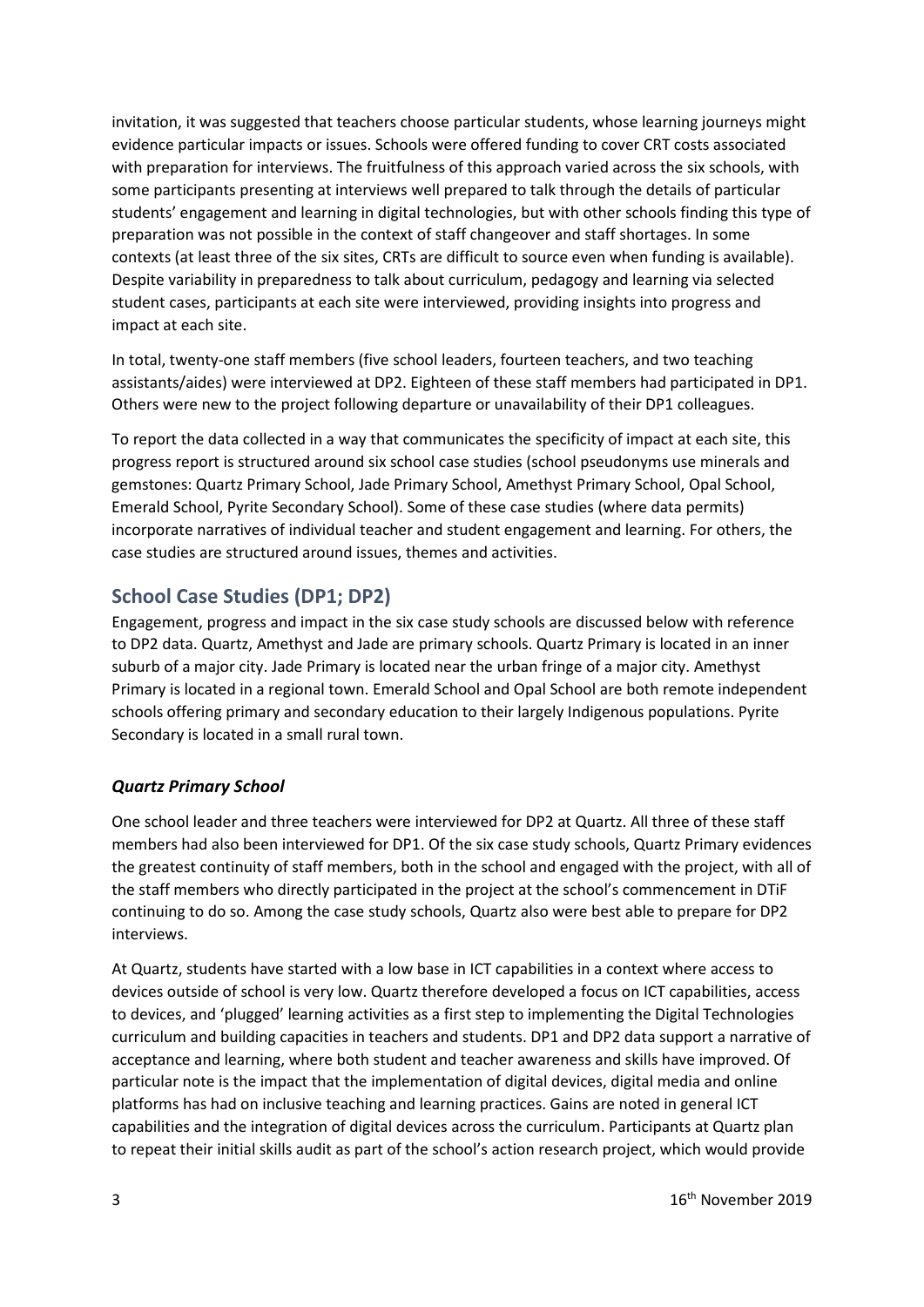quantitative evidence of outcomes. It was suggested that the evaluator's visit might prompt the school to act on this plan.

Unlike most of the other case study schools, this school has a relatively stable teaching staff, which supports opportunities for sustained work to promote particular agendas around pedagogy and curriculum. The implementation of the Digital Technologies curriculum is particularly supported by the resourcing of a specialist teacher, but it also aligns with other teaching and learning priorities in the school. The school leadership is aware that positioning Digital Technologies as a specialism may limit the impetus for the wider teaching staff to develop detailed knowledge and changed curriculum practices. School leadership sees a next step in the implementation of the Digital Technologies curriculum as engaging other teachers in Digital Technologies concepts such as *computational thinking* through, for example, 'unplugged' activities. This would support teachers to develop understandings about the distinctions and relationships between digital devices, ICT capabilities and the Digital Technologies curriculum. Most of the accounts of learning activities and changed pedagogical practices focused on the introduction of digital tools and digital media into other curriculum areas and into teachers' professional practice generally. The focus on digital tools and digital media rather than on knowledge particular to the Digital Technologies curriculum may be partly a function of school type – being a primary school, this school has a strong emphasis on literacy and an interest in how new digital tools and media intersect with and/or transform traditional literacies.

#### *Teacher QC1 — changed professional practice*

Teacher QC1 is not part of the team that participates directly in the ACARA DTiF project. Teacher QC1 was interviewed because the principal identified her as a good test case for impact. She is a very experienced teacher, but started from a very low skill base in digital devices and tools, and reports she had very low confidence. This teacher self-identified to the principal as needing to focus on improving her digital skills in her professional work and in her teaching. QC1 was interviewed in March 2018 and again in August 2018. In her initial interview she admitted to not seeing how the Digital Technologies curriculum or the use of digital devices might be incorporated into her teaching. She admitted not being familiar with the focus and scope of the Digital Technologies curriculum. The second interview evidenced a significant change in attitude and confidence. This teacher recounted some of her previous professional practices (e.g. creating all of her planning documents by hand and then needing to scan them to get them into the school system), and she described some of her current practices (e.g. using the Google suite to create her planning docs; expecting her students share their work with her electronically; and, incorporating videos and photography into her teaching for the first time). Her story of skill development and changed practice evidences quite dramatic change, which both she and the principal attribute to the school's participation in DTiF activities. This teacher was able to provide examples of using digital technologies with her students to support learning across the curriculum, including online repositories and online production tools, and she believes the use of these tools has improved student learning processes and outcomes. *Teacher QC2 – DT Specialist*

Teacher QC2 is employed part-time in the school to teach Digital Technologies as a specialism. She participated in a MOOC provided by the DTiF project and noted that, although much of the content was already known to her and similar to that encountered in other professional learning courses, it provided her with additional ideas about implementing the Digital Technologies curriculum. She commented that the MOOC was valuable for her colleagues who don't have a strong familiarity with the Digital Technologies curriculum, particularly the support provided for understanding the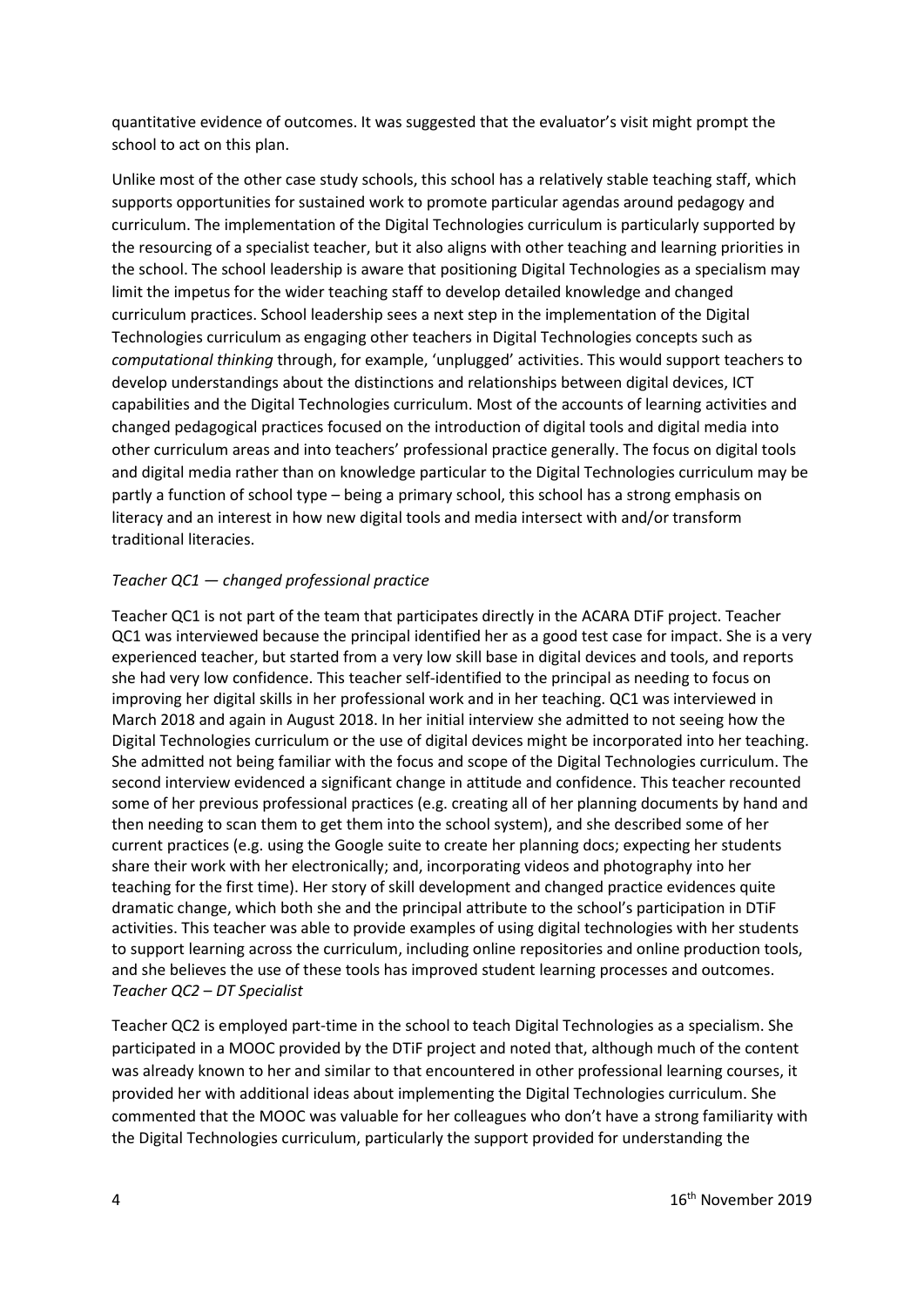specialist terminology found in the Digital Technologies curriculum area, much of which she believes would be new to her generalist teacher colleagues. In her teaching, QC2 has made use of a lending library that was suggested to her via the DTiF project, borrowing robotics and electronics kits for use in lessons. Although she is responsible for teaching Digital Technologies within the school, she hopes to use other the equipment made available via the lending library to encourage colleagues to use robotics in other curriculum areas—for example, encouraging teachers to use Bee Bots in mathematics. She has also been working alongside generalist teachers to assist with integrated studies planning and how digital tools might be used to support that. In terms of her own professional practice, she commented that, as the only Digital Technologies specialist in a small school, she doesn't have colleagues to work with and to promote accountability in terms of curriculum planning. In this context, and as a graduate teacher, contact with the ACARA Curriculum Officer has provided important affirmation of her curriculum practices.

#### *Student QC1 – Productive links between literacy and coding*

Student QC1 has problems with receptive and expressive language. He gets frustrated when he does not respond to the specificity of teacher instruction, or when others (peers/teachers) do not respond to his own non-specific expressive language. As part of the digital technologies specialism offered in the school, this student has participated in learning activities involving visual block coding using Scratch. His classroom teacher reports that participation in these activities has required QC1 to attend to the detail in language (in this case, a coding language) and has supported a realisation that particular instructions produce particular responses: "He understood that actually there are times you have to be very explicit, there are times you have to be very specific and you also have to take responsibility. So if you don't give the right directions or the right information well then it's not going to turn out the way you wanted" (Quartz School, Teacher interview, DP2). The classroom teacher says that this realisation and practice has resulted in a broader awareness of the importance of detail, and has supported improved social interactions for this child in class.

#### *Student QC2 – Digital Technologies as a level playing field*

Student QC2 is below his peers in literacy and numeracy, starting from a low base in Foundation and having participated in both Reading Recovery and Mathematics Intervention. Because very few students in the school have access to devices outside of school and students' skill levels were generally very poor (as assessed by an initial skills audit), 'plugged' learning activities provide a relatively level playing field, where this student does not have the deficits evident in other learning areas. QC2 has thrived in this curriculum environment, developing his expertise and now supporting his peers in coding activities. For this student, academic success and being positioned as a burgeoning expert is a new experience, enabling a focus on his capacities rather than his deficits: "it took a lot of convincing him, but he's actually one of the best in his class at it" (Quartz School, Teacher interview, DP2).

#### *Student QC3 – Digital tools are enabling*

Student QC3 has very low literacy skills and difficulty producing legible handwriting. By using digital tools for composition, Student QC3 has shown improved processes and achievement in writing. "it would be about two words of handwriting, and now he's able to produce like half pages of work in a really short amount of time, like the growth is incredible" (Quartz School, Teacher interview, DP2). This advantage of using digital tools was noted with respect to numerous students who struggled with handwriting due to limited fine motor function and other difficulties in producing handwritten script that are a source of stress and a barrier to engaging in traditional compositions activities. The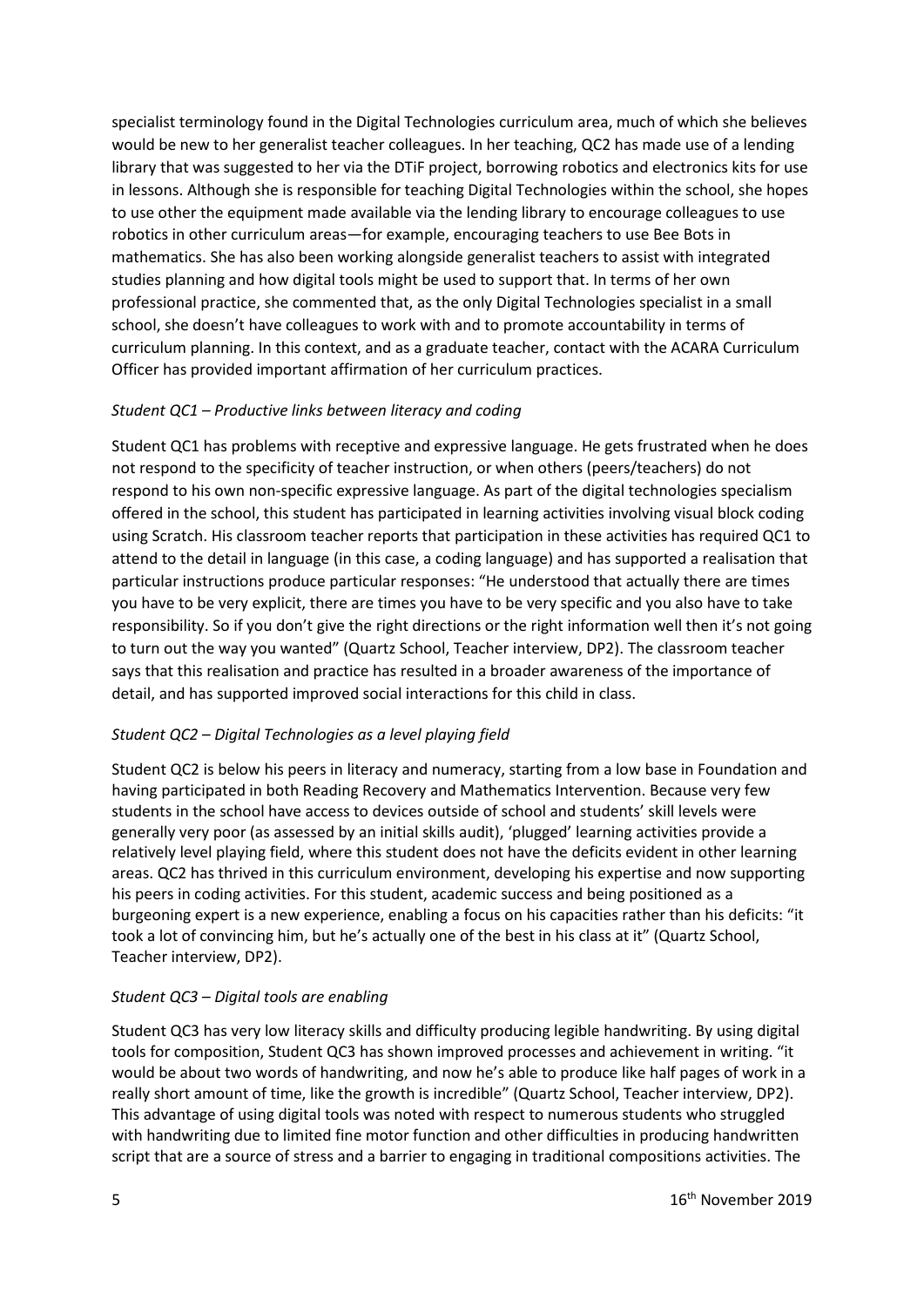production of digital texts was also noted as promoting review and editing processes, supporting skill development in this area and better quality final products.

#### *Student QC4 – Digital research*

Student QC4 became highly engaged in an investigation activity involving internet searching and the preparation of a presentation using Google Slides. In the course of her investigations, the teacher introduced QC4 to considerations of the authority and reliability of internet sources, as well as issues concerning plagiarism and the risks involved in combining handwritten notes with text cut and pasted from internet sources. This student became fascinated with the existence of different accounts about an historical figure that she was investigating and with the emergent conversations about how the effective and ethical use of online sources. The use of digital online sources and tools in this learning activity supported an authentic consideration of the reliability of sources that might otherwise not have been addressed (and which is not found in the Digital Technologies curriculum until higher levels).

#### *Jade Primary School*

The school, near the urban fringe of a major city, evidences challenges relating to school climate and perceived risks to security. The school grounds are surrounded by a large metal fence that is kept locked during the school day, with entry facilitated via video link to the General Office at two sequential entry points both involving confirmation of identity. The fencing is to both stop students from running away and to stop members of the community from entering the school grounds during the day, and was built as a result of previous incidents. On entry, visitors are required to sign a form, declaring they are not under the influence of drugs or alcohol, they have no weapons, and will not be abusive or violent during their time in the school.

Jade has been focused on a whole of school renewal program, with ICT at the centre of many of the developments.

DP1 and DP2 data show the strength of commitment to the students from the staff. The principal (School Leader JL1), has been in the role of ongoing principal at the school from the beginning of 2018, but has worked in the area for over 30 years. She is very enthusiastic about the school and said, 'I love being here. It's a great community to be a part of'. She is leading school renewal with a sense of hope and commitment to the community, focusing on making sure that the community, who are disadvantaged outside, are not disadvantaged inside school. She noted the commitment of the staff saying, 'things can be tough—the staff are very committed. They want to make a difference. It helps us get out of bed every day, because some days, as I've said, are quite tough'. Several interviewees have worked at the school for a long time, and we noted in the interview the high level of compassion, care and commitment to the students shown. For instance, Teacher JTL2 has worked at the school for some time, and even after moving house to a location an hour and a half's travel from the school, she was determined to remain teaching at the school, despite passing by many other schools much closer to where she now lived.

The school is trying to turn around the negative perception held of it in the wider community. This had a significant impact in the school, not just in terms of enrolments, but, significantly for the project, in terms of employing casual relief teachers (CRTs). Teacher release time given at the school for professional learning (or sick leave etc.) was not always able to be utilised if a CRT could not be found, and classes would be split to cover the teacher who was away. Teacher JTL2 reported, 'So many classes have to be split, it's not about funding. If a teacher's away, they're sick, or whatever, the Department pays for them to be replaced. But it's… we can't get them. We can't get the casual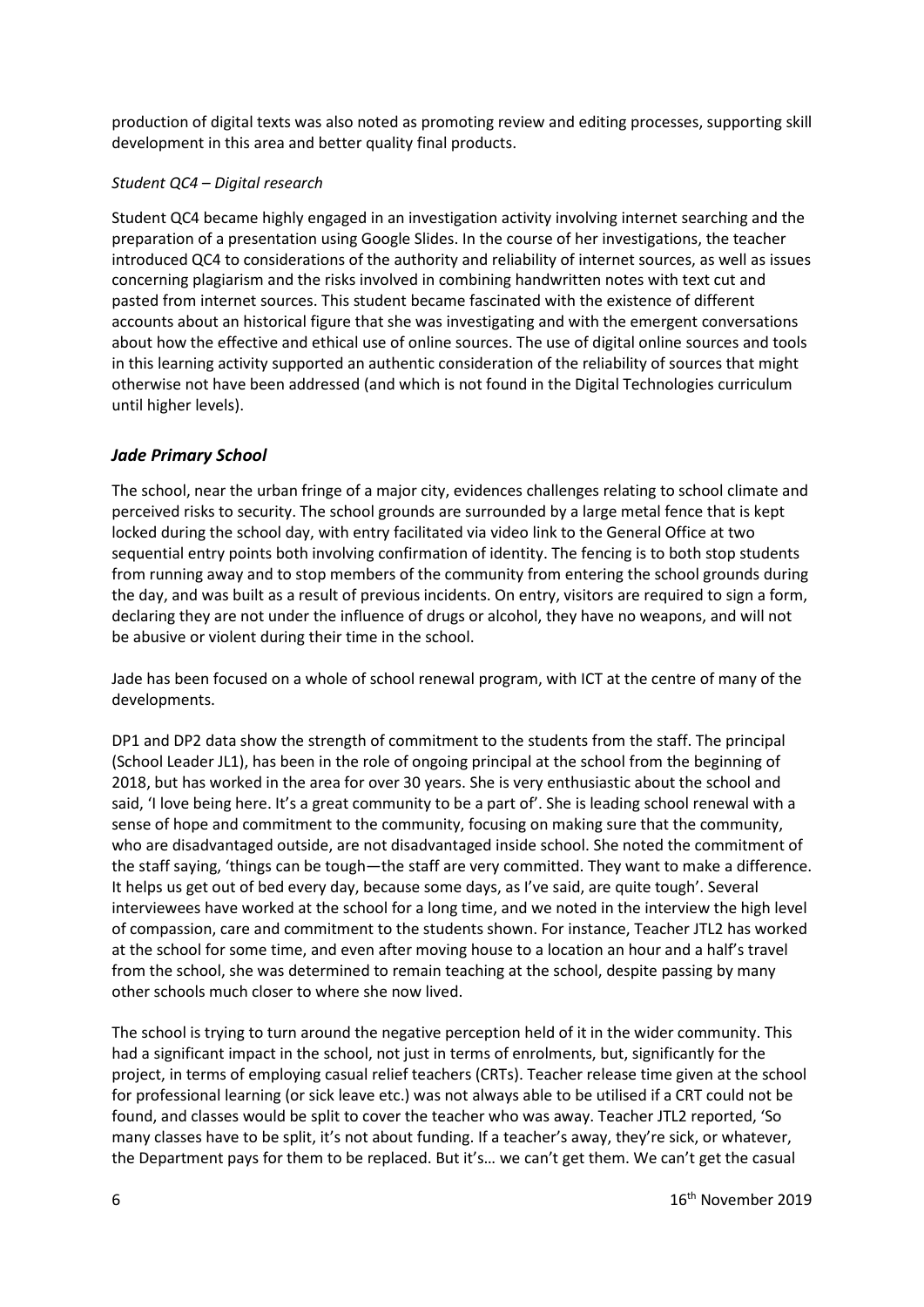teachers to come in the school, and as you can see, it's a little bit difficult, a little bit tricky in some ways. But honestly, it's, it's, it's not as bad as, as the perception out there is'. By DP2, School Leader JL1 felt that there was a slight improvement in the general community perception of the school, but she was still having troubles finding CRTs to release teaching staff.

Of the five Jade staff members who participated in DP1 interviews, only two were available for DP2 – one school leader and one classroom teacher. Accounts of individual student learning were not provided, but wider benefits of participation in DTiF were noted and evidenced in the context of wider school agendas. The following four themes draw across the two DP2 interviews, with reference to DP1 data supporting a narrative of impact and change.

#### *Wide benefits of Improved Technology Infrastructure*

Developing a strong ICT program and good access to technology is a key aim for the school. JL1 has been focused on improving the technology infrastructure, in particular the wireless access. At DP1, the technology infrastructure at the school was in poor condition. There was no functioning wireless network in the school, and the main technology in use was electronic whiteboards in every room. The school is made of double brick and there was very limited wiring infrastructure—an ethernet lab is available in the school library. JTL2 reported, 'for us it was quite frustrating, because we all want to get in and get on this technology bandwagon, and we've got these kids who go directly to the high school on the same site as us, who are going to have to have all these skills, and we've got nothing we can show them to teach them or to prepare them'. At DP1, the principal had received a series of quotes for rewiring the school and installing wireless points, and these had been completed by DP2.

The ICT program is being implemented alongside a positive behaviour program, and teachers and leadership see the engagement possibilities of the technology usage as key in this program. When JL1 began at the school, there was a culture of students being sent from classes for poor behaviour and many students were walking around the school, outside of their class. At both DP1 and DP2, she talked about this, and the positive changes that were slowly happening. In DP1 she said that the focus on keeping the students in the classrooms was 'a big one' for her and she said, 'I know this sounds funny, and in other schools it would be, but we've reduced the amount of smashed windows.' These first goals, of keeping children in class, and engaging the students in the classroom, have been documented as reducing the numbers of smashed windows and fights at the school.

At DP2 School Leader JL1 was upbeat about the improvements to infrastructure and student behaviour. The school had been completely rewired and the wireless network points were working well throughout the school. One of the things that JL1 noted was that improved ICT infrastructure resulted in the teachers being far less frustrated. Previously when teachers planned to use technology, their preparation would often be wasted due to the poor and unreliable quality of the infrastructure. Since the infrastructure had been so radically improved, this frustration was disappearing and the teachers felt really invigorated with the new Digital Technologies curriculum. She felt that this had resulted in a series of positive changes at the school, resulting in many fewer students outside of class. She said, 'I can tell you now, the lack of – when I first came, the amount of students that were out of class was just absolutely amazing. I'd never seen anything like it. And now, with teachers with that reinvigoration, that motivation, that support in all different areas – not just technology, but in all different areas, you'd be lucky to find a student out of class.'

#### *Curriculum usage of new technology Equipment*

The school had also purchased new equipment including a set of HP tablets and a class set of Sphero robots. JTL3 had previously noted that the library ethernet meant that things had been centred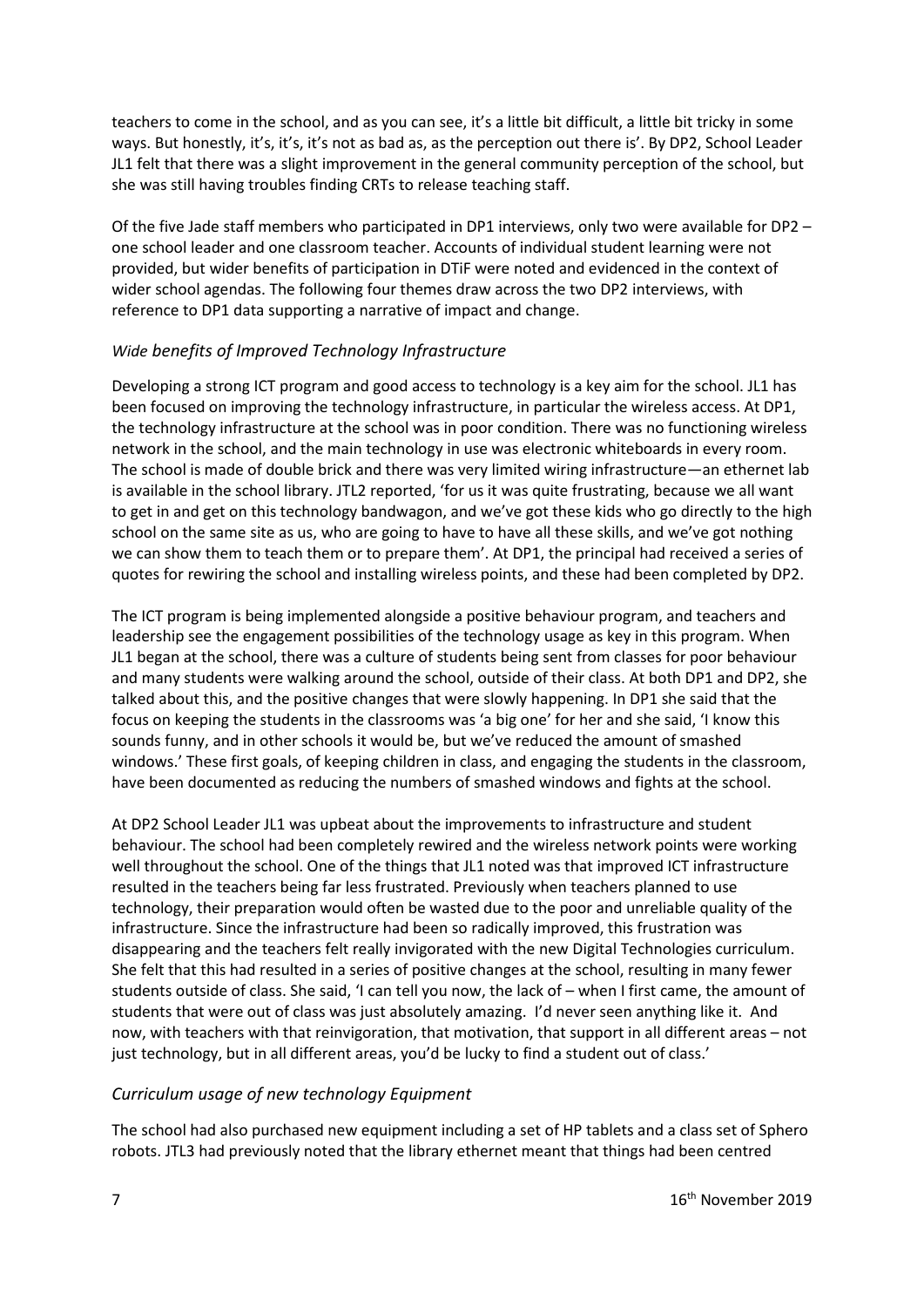around a laboratory model of computer usage, as they all had to be plugged in in the library. The new wiring and equipment meant that the technology was being moved 'from the library into every classroom, so that it becomes part of practice'.

JTL2 described the ways that the Spheros were being used at DP2. She explained that she spent time teaching the directional language (forward, backwards, side, left, right etc.) needed for programming the Sphero robots as many of the students did not know any of these directional words. The teaching of the language was built into the curriculum and as they taught the skills they made sure that the language was understood and able to be used by the students. The students then programmed the Spheros to make simple moves. The children had been totally delighted by this activity and were very engaged with the Sphero robotics.

#### *Developing algorithmic thinking through children's literature*

The focus of the Jade School action research project is the development of literacy and numeracy through algorithmic thinking. JTL3 was very enthusiastic about the support received from the ACARA support officer in establishing and developing the project. JTL3 described the ways in which algorithmic thinking was being embedded in the curriculum using early years literature. The class had read, *There's No Place Like Home*, by Rohogoy Josh. This Australian picture book is about a polar bear, who lives in the city. His house is too small and he goes to search for a new home, but becomes lost. JTL3 described that the class considered, 'How could we redesign his house to make it more comfortable, because he doesn't like the crowds?' In the story, the polar bear searches through a variety of landscapes until he gets to the Arctic, his home. JTL3 explained, 'So, well he doesn't like sleeping in trees, how could we solve it? How could we make it more comfortable?' The students discussed design possibilities emerging from the questions asked in the text. Students then undertook design processes to design new homes for the polar bear, including sketching their designs and building models. These 'unplugged' Design and Technologies activities supported thinking skills and processes that are foundational within the Digital Technologies curriculum.

#### *Focus on positive relationships*

JL1 sees the development of positive relationships throughout the school as 'key to everything'. She describes, 'That's how you move people along. You can't go into a school and just tell them, "that's the way it's going to be." It has to be gradual, it has to engage everybody, but mostly it has to be differentiated because as you know—with technology—we have people from all different ages, all different experiences and we really do have to be mindful and to cater for them because you don't want them left out or feel inadequate. That's the biggy'. Between DP1 and DP2, significant progress has been made in the development of a shared language and shared commitment to the Digital Technologies curriculum, reliable infrastructure, support of the teachers, professional learning and provision of new equipment.

#### *Amethyst Primary School*

Amethyst Primary School identified teacher learning in the area of Digital Technologies as a focus for their action research project. The school is undergoing change from a relatively stable leadership and teaching staff due to retirements and moves to other schools. Subsequently Amethyst developed a focus on developing and supporting knowledge and implementation of the Digital Technologies curriculum as their initial approach to building capacities in teachers and students. Data from DP1 and DP2 evidence a narrative of efforts to embrace learning against a backdrop of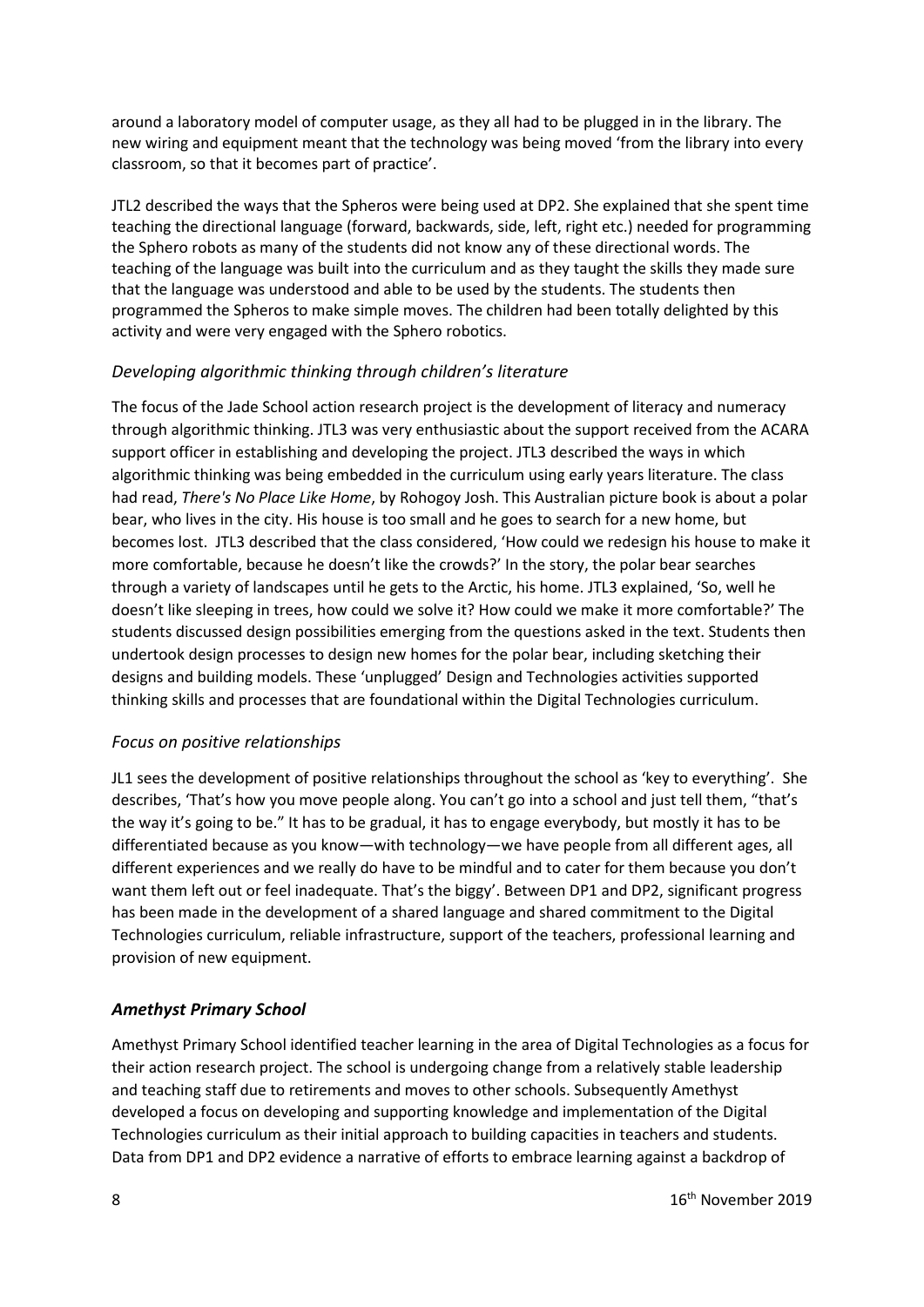upheaval and uncertainty due to ongoing staffing shifts. Five staff members were interviewed for DP2 – four teachers and one school leader. Three of these participants had not been interviewed previously, two had been interviewed during DP1 and one DP1 interviewee no longer worked at the school. Despite substantial changes, progress has been made in terms of digital technologies resourcing; teacher commitment to professional learning; teachers' pedagogical innovation; and student access to new digital technologies.

At Amethyst, the implementation of the Digital Technologies curriculum is supported by a wellrespected specialist teacher, who holds multiple leadership roles in the school. The team also includes a curriculum leader and an early career teacher on contract. Focus has been on teacher professional learning opportunities. Key in this has been the development and resourcing of a dedicated Maker Space classroom and associated timetabling. Accounts emphasise teachers' growing knowledge of equipment and confidence in teaching in the Maker Space, giving students greater access to digital tools. Team participants are now seeking to further develop their own and other teachers' knowledge and confidence in integrating learning in a range of curriculum areas, rather than positioning Digital Technologies Curriculum as an addition to an already crowded curriculum. They are aware that Digital Technologies curriculum concepts such as *computational thinking* are, as yet, not being heavily emphasised.

The following narratives of teacher and student learning are instructive of how the DTiF has been taken up at Amethyst and illustrate outcomes noted by teachers.

#### *Teacher AC1 — Changed attitudes and professional practice*

Teacher AC1 is part of the team that participates directly in the ACARA DTiF project. After graduating in 2012, she worked part-time as a support teacher including at Amethyst for 2-3 years before being employed on contract to teach her first class in 2018. While her digital learning experiences at university were confined to being shown 'how to make a webpage, to put our portfolio on there', she is 'all for technology' and was prepared to be 'roped in' to the DTiF project. She has no other school-wide responsibilities. Prior to project involvement she was comfortable using a Promethean interactive whiteboard and tablets for programs such as Reading Eggs, Study Ladder, Just Dance and counting activates as well as Class Dojo as a communication app.

In 2018 she taught students in Foundation, their first year of school, half of whom had been to preschool. In May 2018 she found that the crowded curriculum, pressure to teach and assess literacy and numeracy and a lack of equipment worked against incorporating suggestions made during the DTiF professional learning. Significantly, she also wondered about the kindergarten students' capacities for coding and computational thinking as she was needing to teach students to operate the basic functions of computers, such as logging in. However, by November of the same year the school had set up a Maker Space, purchased three types of robots and Teacher AC1 was teaching her students to program Bee-Bots and Dash robots.

#### *Teacher AC2 — Connecting coding and Digital Technologies terminology with other learning areas*

Teacher AC2 is not part of the team that participates directly in the DTiF project, but is a relief teacher who teaches three days a week at Amethyst School including in Science, Technology and Physical Education. Holding a Bachelor of Science before entering Primary Education, he has strong interest and expertise in teaching Science and Technology. The Years 5/6 teacher at Amethyst, who does not evidence interest or confidence in teaching Digital Technologies curriculum, requested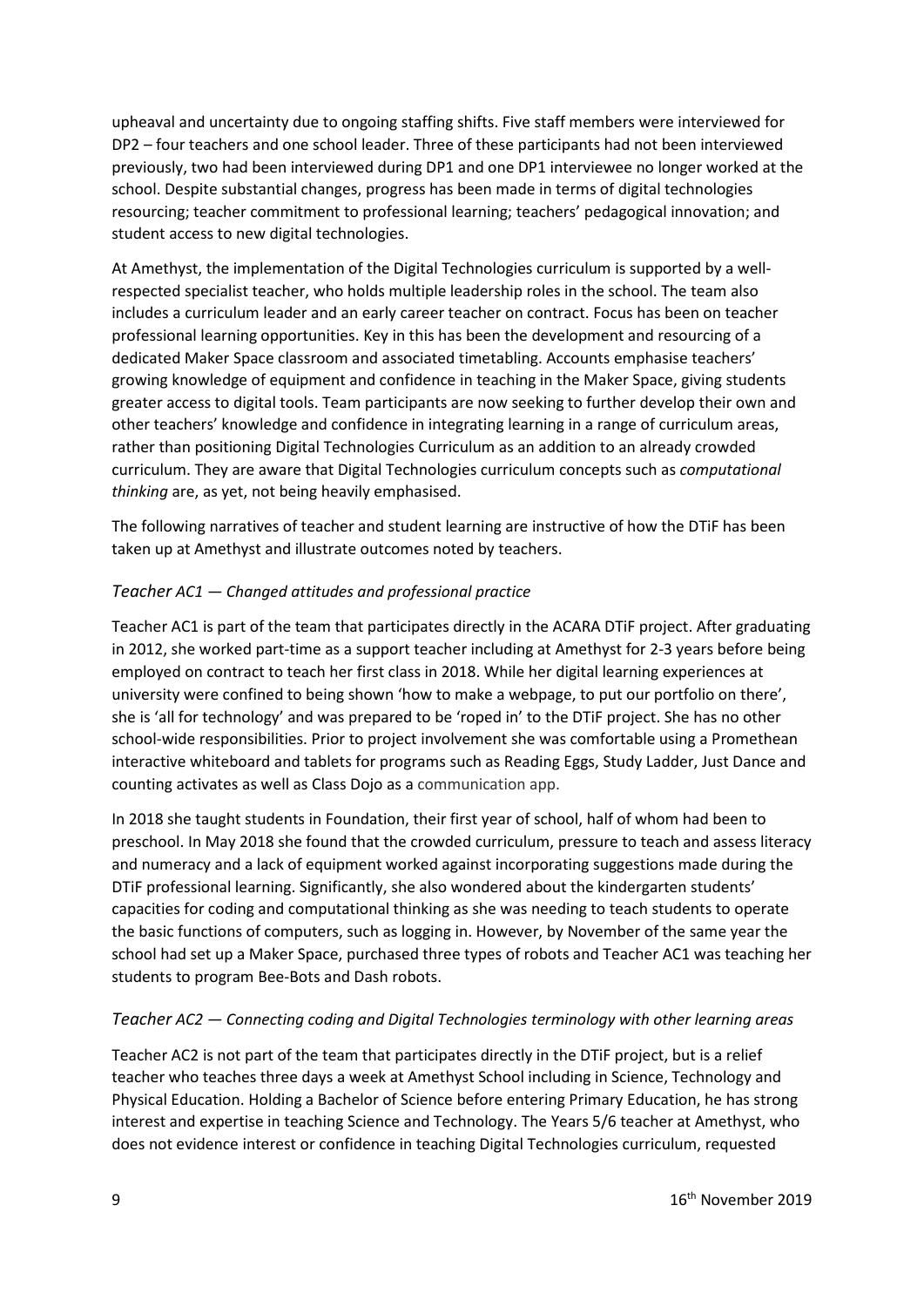Teacher AC2 take responsibility for weekly teaching of the Digital Technologies curriculum in his Years 5/6 class when the regular teacher is released for planning. Being part-time, teacher AC2 has only been involved in one professional learning session related to Digital Technology Curriculum at Amethyst which engaged teachers in tinkering with robots—a session he felt was fun and useful for his colleagues and the school in coming to the decision to set up the Maker Space.

Teacher AC2 has set up an online classroom on a self-paced coding website and has been taking the Years 5/6 students to the Maker Space where they have 'tinkered… and had a go at coding the robots to do specific things'. He explicitly teaches computer language 'so when we start using the word "algorithm" they know what we're talking about'. He also connects the learning with other curriculum areas, for example pointing out incidental mathematical learning, especially with coding and using terminology for direction. He links literacy with a focus on careful reading; and integrates ICT Capability into science units, for example engaging students in making PowerPoint presentations on micro‑organisms.

#### *Student AC2 – Productive links between attendance, access to digital tools and learning*

Student AC2 started in Foundation in 2018. She had very poor attendance including not coming to school on Fridays until the class started going to the Maker Space on that day and other students told her about the work with robots. She began attending on Fridays, watched other students program the robots and asked the Teacher Aide to show her how the robots worked. She quickly learnt to program Bee-Bots and Dash robots independently. The Maker Space is also used as a rewards room at lunchtime for students who have had consistent attendance and complied with school uniform and behavioural expectations. Student AC2 has had additional access to the Maker Space at lunchtime due to her improved attendance and she regularly comes to school. She can now move the robot, make it talk, race robots and make them play a variety of sounds. She has become a group leader in the Maker Space.

#### *Student AC2 – Seeing the potential of coding-led to motivation*

Student AC2 only wanted to use the computer to play favourite games when on the computer. He and his friends would continually play the same few games. When introduced to coding applications like Scratch, they would restrict their use to listening to the music that people have uploaded and resisted coding. Similarly, when introduced to an online, self-paced coding classroom with levelled progression, student AC2 resisted engaging in what he perceived as basic, boring work related to coding, not seeing the point and considering it too easy. Student AC2 was shown what students working at higher levels could do including designing game-like sequences. After being introduced to what students who had developed initial coding skills could do, and seeing the game-related potential, Student AC2 was motivated to develop the capacity to design his own type of game.

#### *Emerald School*

Emerald has a high Indigenous enrolment and a school leader passionate about integrating digital technologies into the curriculum. There are multiple projects operating in the school reflecting the high level of support for building students' ICT Capability. The support from the Curriculum Officer is primarily towards the school leader who then mentors the teachers in ICT lessons with their classes. Narratives of student learning with ICT were often based on project-orientated approaches to developing collaboratively-constructed, culturally relevant texts.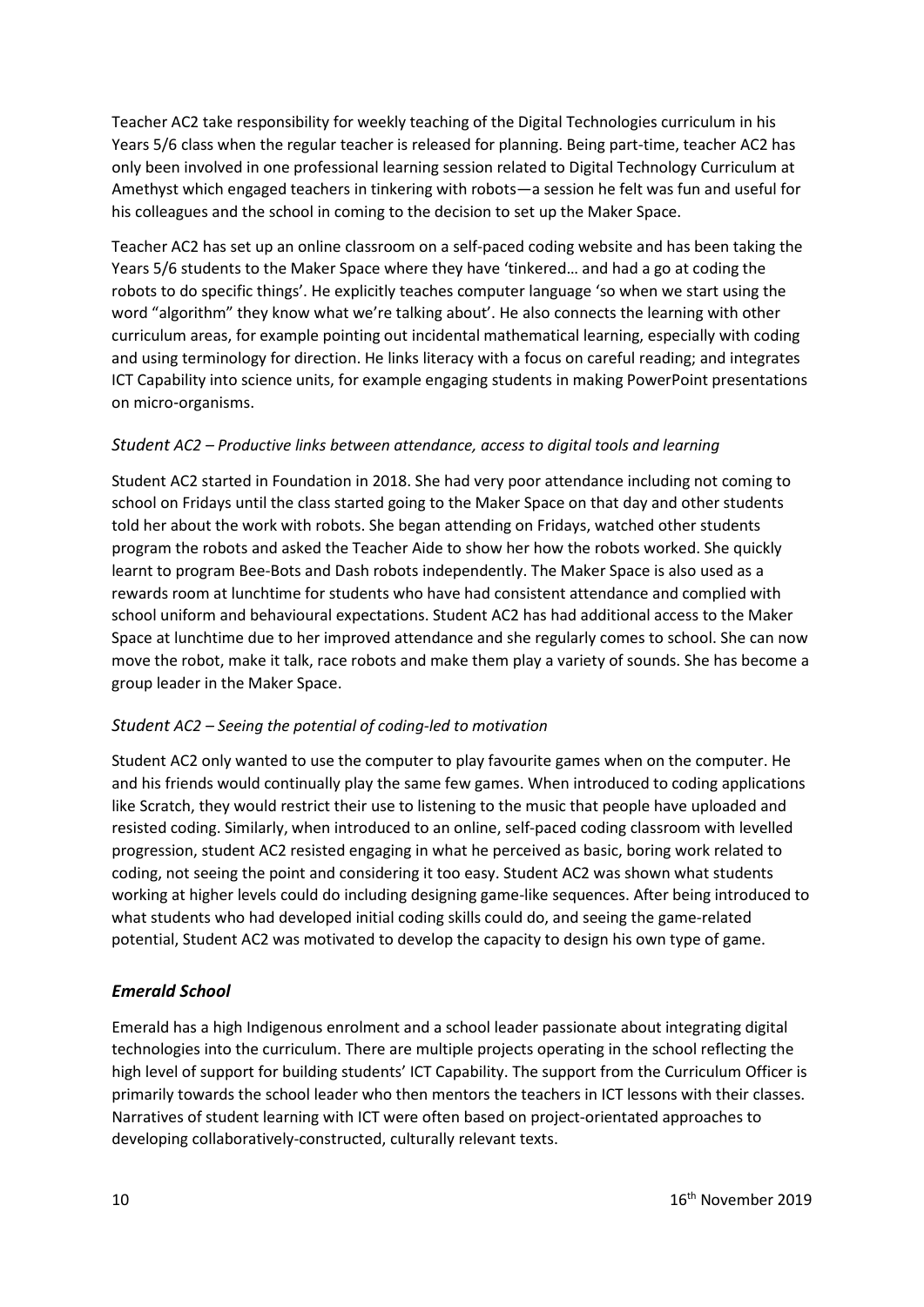Relative stability of staffing has contributed to progress in the project, with the same five staff members interviewed across DP1 and DP2 (one school leader, three teachers and one teaching assistant). Data suggests that the teachers at Emerald School are enjoying success in student engagement and in their own professional growth as a direct result of participation in DTiF. The student performances in the Digital Technologies curriculum were based on their strengths and ownership of their learning. Students often worked in groups towards a common goal with open ended approaches to integrating their learning. Teachers commented on how the project provided them with examples of relevant knowledge to extend their teaching for the specific needs of their classroom context. The Digital Technologies curriculum were married with opportunities of extending students' understandings of design, drawing on the teachers' pedagogical expertise with ICT. Teacher ET1's incorporation of design pedagogies into integrated literacy work that builds students' ICT Capabilities is an example of how the DTiF project has supported pedagogical and curriculum innovation that is culturally meaningful and supporting success among students at this school.

#### *Teacher ET1 – Strength-based collaborative design work*

ET1 works in a class of low attending students. While the classroom learning in the morning is based around a Direct Instruction pedagogy, the Digital Technologies curriculum provides the students and the teacher with a creative classroom enterprise. Teacher ET1 developed her students' understandings of film production initially by analyzing the production of 'Bush Mechanics' before students developed their own storyboards for their collaboratively produced films. The ICT Capabilities involved the students working on their strengths of visual meaning making. ET1 asked the students to record five words at a time to make the subtitles to a shared construction of the subtitled script with the teacher. This provided the students with a way of incorporating literacy in the Digital Technologies curriculum that was not over burdensome for them. ET1 made reference to the importance of the authentic purpose and audience for the students in the production of videos that were shared with the school community at a school open day. The group work pedagogy overcame the spasmodic attendance of the students, so even irregularly attending students could contribute to the project in meaningful ways. ET1 moved from this class to a lower level class a few months before DP2. While ET1 did not talk about a similar success with this lower class, seeing a project to completion was clearly important for ET1's professional standing with respect to the Digital Technologies Curriculum.

#### *Opal School*

Opal School has a high Indigenous enrolment. The context for ICT learning is based on supporting Indigenous Knowledges in the Digital Technologies curriculum. DP1 provided a rich narrative of hope where the non-Indigenous teacher (OT1) worked closely with the assistant teacher (OAT1) in ways that involved students and members of the community digitally documenting stories of cultural significance. It was very easy to see how the project was a close fit to the expertise of this non-Indigenous teaching team and why there was buy-in from the students and community.

However, DP2 data suggests that engagement and progress in DTiF has stalled at the school with the loss of key staff members. While other case study schools face turnover of staff, the impact of the non-Indigenous teacher leaving Opal School shortly after DP1 has probably been more pronounced in this context. The success reported during DP1 was based on a relationality and trust that this teacher achieved with the community over many years, together with his expertise in innovative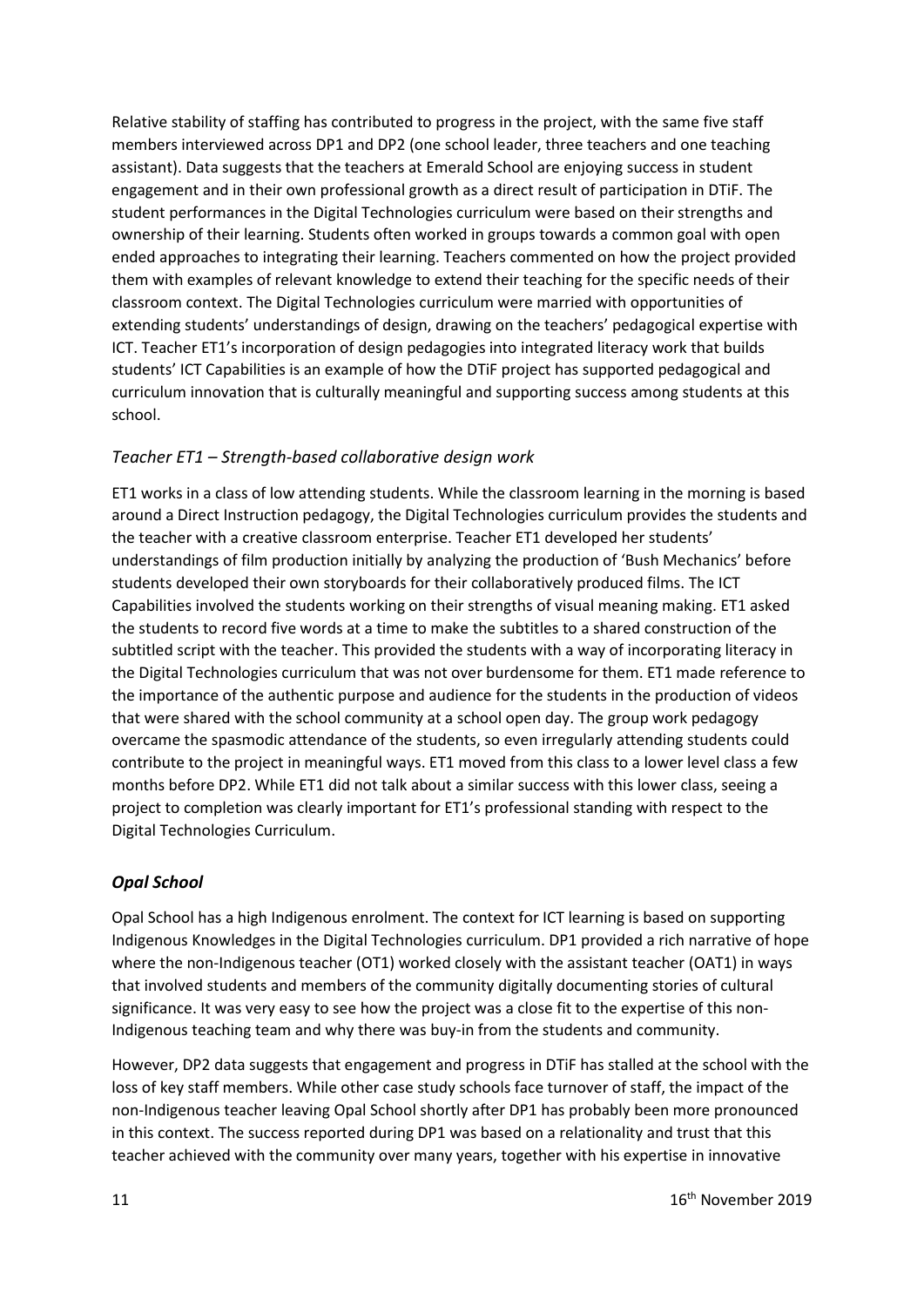teaching with digital technologies. OT1's expertise was noted by the school leader in DP1, suggesting this teacher was self-managing the program. The DP2 data revealed how the new leader of the program and the new teacher were both coming to terms with the expectations and skill sets required for the program. The Indigenous Assistant Teacher (OAT1) was present for both DP1 and DP2 interviews and was a constant throughout this change. Unfortunately, the administration and planning for participation in the DTiF project was beyond the scope of his role as an assistant teacher who might otherwise have provided some continuity of focus and momentum.

#### *School Leader OL2 – Need for stronger links with school-specific performance indicators*

School Leader OL2 is the new leader of the program at Opal. She has been in the role of a leading teacher in this school before so knows the context of the work. Arriving at the school in term 4 2018, she is managing three new teaching staff in the section of the school involved in DTiF. OL2 made reference to successful transition following staff changes as being dependent on the staff to drive changes in pedagogy and curriculum. The Curriculum Officer was seen to play a role in supporting this transition. When OL2 took over as the lead teacher, the ACARA Curriculum Officer came to the school and explained the DTiF program. He also provided support to the new teacher (OT2) as part of this transition, setting up three-way meetings between the OT2, the teacher who was leaving and the Curriculum Officer.

At the time of DP2, OL2 held the view that, given the complex demands of working in the Opal school context, the program needed ongoing professional development for teachers interested in Digital Technologies. OL2 reiterated the importance of the visit by the Curriculum Officer, and compared this engagement favourably with the webinar delivery of professional learning, noting the face-to-face visit as being more supportive of dialogical engagement and therefore more effective in this school setting which has limited access to internet and computer resources. In particular, OL2 made mention of the community members showing off the work they had completed with the Curriculum Officer, the teacher and the assistant teacher before she began as the new leading teacher. OL2 also commented on the effectiveness of the model of scaffolding used by the Curriculum Officer based on working together around an open-ended project and how that model could be applied to other aspects of the curriculum. However, OL2 also noted that the project would be more impactful if it had stronger links to the performance indicators that are reported on by the principal.

#### *Teacher OT2 – Need for leadership to prioritise program*

Teacher OT2 arrived at Opal in July 2018, four months before being interviewed for DP2, having being recruited for a one-year period. OT2 noted that the Digital Technologies curriculum had limited relevance to the school because of competition with other programs in the school and due to the limited resources available. OT2 corroborated the value of site visits by the Curriculum Officer, seen as supportive for OT2 as a new member of staff to understand the scope and purpose of the project and to review the work the students and community had been doing with the previous teacher (OT1). While the Curriculum Officer has provided OT2 with professional learning about aspects of the project, at the time of interview OT2 had not applied this professional learning to his professional practice and student learning. According to OT2, the program has stalled primarily because it is not seen as a priority by the school leadership. He commented that the program was towards the bottom of the pile in relation to the work of teachers in his section.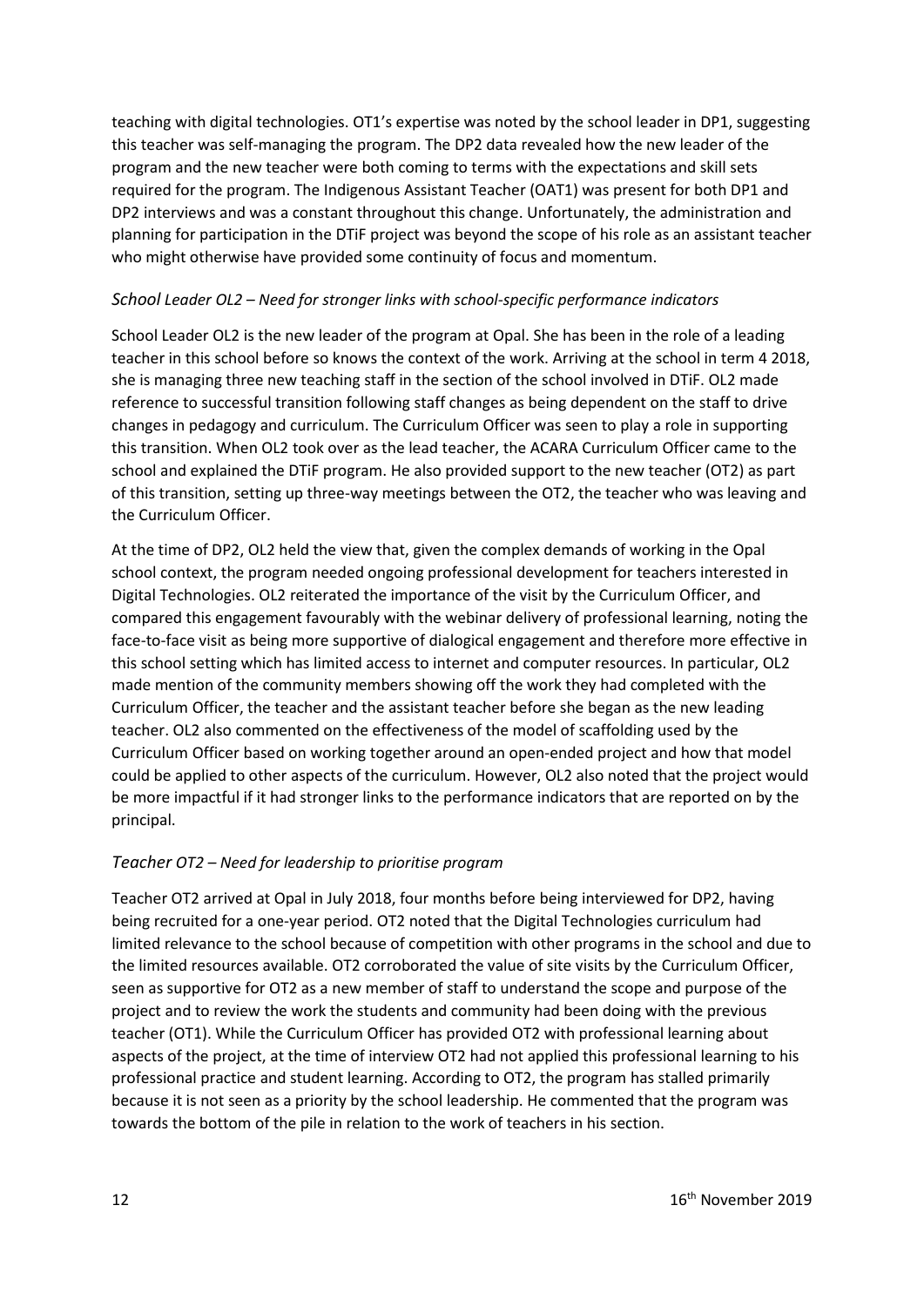#### *OAT1 – Potential of community texts for promoting continuity*

OAT1 is the assistant teacher who has worked with OT1 (interviewed in DP1) and OT2 (interviewed in DP2). While OAT1's grasp of English is limited, the interview revealed there was still potential for the program to integrate contextually made resources from the community. OAT1 outlined how the community were bringing OT2 videos in the same way they brought them to OT1 for integration into the digital resource they were curating. According to OAT1, there has been no work with OT2 on the digital technologies project since OT1 had left, a situation confirmed by OT2.

#### *Pyrite Secondary School*

Pyrite Secondary School is a small secondary school situated in a small rural town. Two staff members were interviewed for DP2 (one school leader and one teacher). PT1 is the only teacher participating in the DTiF project. He teaches Digital Technologies as a stand-alone subject from years 7-9 as well as Maths and Business Studies. He is extremely enthusiastic about the level of support from the DTiF project, appreciating the 1:1 support from the Curriculum Officers, the professional learning opportunities, and, especially, the professional networking. He valued, 'just having someone to ask, "Hey, do you know anybody who is into this?", or "Do you know anybody who is struggling with this?"'. Having the opportunity to network with others from a relatively small and isolated secondary school was invaluable. 'It's just, it's so comforting as a teacher to just not be in your own little, especially where we are—we're 70 k's from the closest high school—you're just not in your own little world trying to email people that you have no idea who they are, and you've just got a face, someone to talk to and sort of point you in the right direction'. Across both DP1 and DP2, the value of the project in creating connections and seeking help from other teachers was cited as highly valuable.

PT1 feels highly supported by the leadership to implement the technologies curriculum and that this support has been maintained across a period of changed leadership (both the principal and the science coordinator have changed). PL1 (interviewed for DP1) retired at the end of 2018 after a long stint as principal. Technology was well supported by PL1, and her replacement School Leader PL2 is reported to be similarly supportive of the project, as are both of the Science Co-ordinators (PTL1 interviewed for DP1 and PTL2 interviewed for DP2).

Interview data across DP1 and DP2 suggest significant progress at this school, illuminated by high profile activities that are cementing the standing of Digital Technologies curriculum in the school.

#### *Year 9 Technology Showcase – Student-led community outreach*

Since the beginning of the DTiF project, the school has held a technology "Showcase" day once a year. The action research project is about improving ICT Capabilities across the whole community, not just the students in school, so this day provides outreach to the broader community.

The day is run by the Year 9 students and aims to showcase the Technologies curriculum work being completed in the school. Primary school students from the area, family and other community members are all invited to the school for the Showcase. Year 9 students train the junior students or teach the primary students about a technology. The Year 9 students are given eight weeks to prepare. They are told that the choice of technology is up to them. This provides for a very open and creative approach and PT1 notes that, 'all of the stuff that comes out of the woodwork through that process is really amazing'. The Year 9 students worked together in groups to run a 60-minute session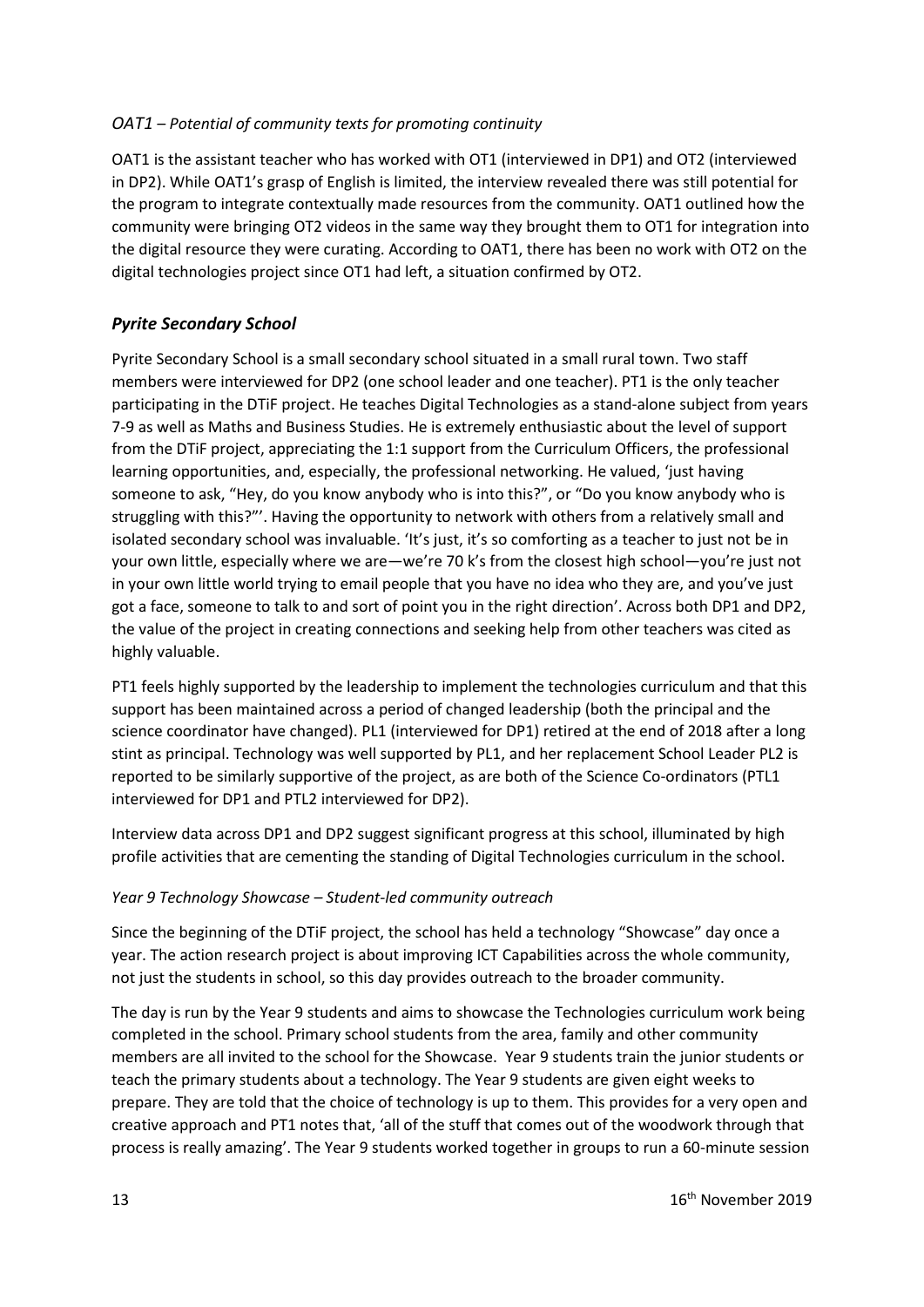on their topic. This year 120 primary school students came to the Showcase day at Pyrite, and the students offered the topics of drones, virtual reality, information management systems and building computers.

PT1 and PLT2 reported the many positive benefits of the project, including the benefits for the primary students transitioning into high school. 'It's really good for the students who actually host it because they—most of them have some idea or some interest in that technology to start with so they're pretty good at it—but when they get tasked with having to actually teach it and develop a challenge for little kids, they've got to become, I guess, the masters of it'. As well as mastering the technology, they also develop public speaking skills and it is a 'really good confidence booster'. He describes this as particularly being the case for the 'techy, geeky type kid who doesn't really like talking'. These students have become more engaged with the school.

Because there is only a very small budget for the showcase, it requires a considerable amount of work on the part of the teachers to set it up and bring together the resources to enable it to function well. The showcase takes two days on the weekend for LT1 and other colleagues to set up. This year they set up the showcase on the weekend, but it had to be rescheduled due to extensive flooding in the region and the school had been closed around four times in the term due to this. This meant that the teachers packed it away and then set it up again later in the term.

#### *Technology Connections between home and school*

Teacher PT1 noted the connections that the young people were making between their out-of-school interests and skills and the Digital Technologies curriculum. There were a group of Year 9 students from farming families who brought their own drones to school, together with footage that they had made themselves. The footage was of racing, flying over landmarks and photography of beautiful natural landscapes. PT1 was enthusiastic that, 'stuff has got nothing to do with us at the school, that's just their own passion that they have at home and this sort of allows them to bring that into the school and just show it off, and all the kids are really, really excited by that because it's sort of a lot more authentic'.

Another student who had high level skills and interest in Virtual Reality (VR) technology had developed a role as the school expert. When the technology classes use the VR in class, this Year 10 student is called in as a guest speaker. He explains to other students how he uses it and brings in his laptop to demonstrate video games that use VR and how to wear the goggles properly.

#### *University-based digital technologies challenge*

Pyrite students have also been involved in a digital technologies challenge based at a local university. Twenty-five students from the school went to the university and completed a series of eight design challenges, including, for example, building towers to survive earthquake simulations and build vehicles to navigate Martian terrains. PT1 said, 'our kids were outstanding'. Many of the schools were 'top-end private schools', and Pyrite Secondary School finished in the top three schools. PT1 explained that students benefited from seeing that they could succeed at the university, and by going to the campus to look around and imagine themselves studying there in the future.

#### *Time and Space*

In 2017, when PT1 started at the school, there was minimal time spent on Digital Technologies at the school, and this time tended to be focused on basic skills using Word and graphs. DTiF has enabled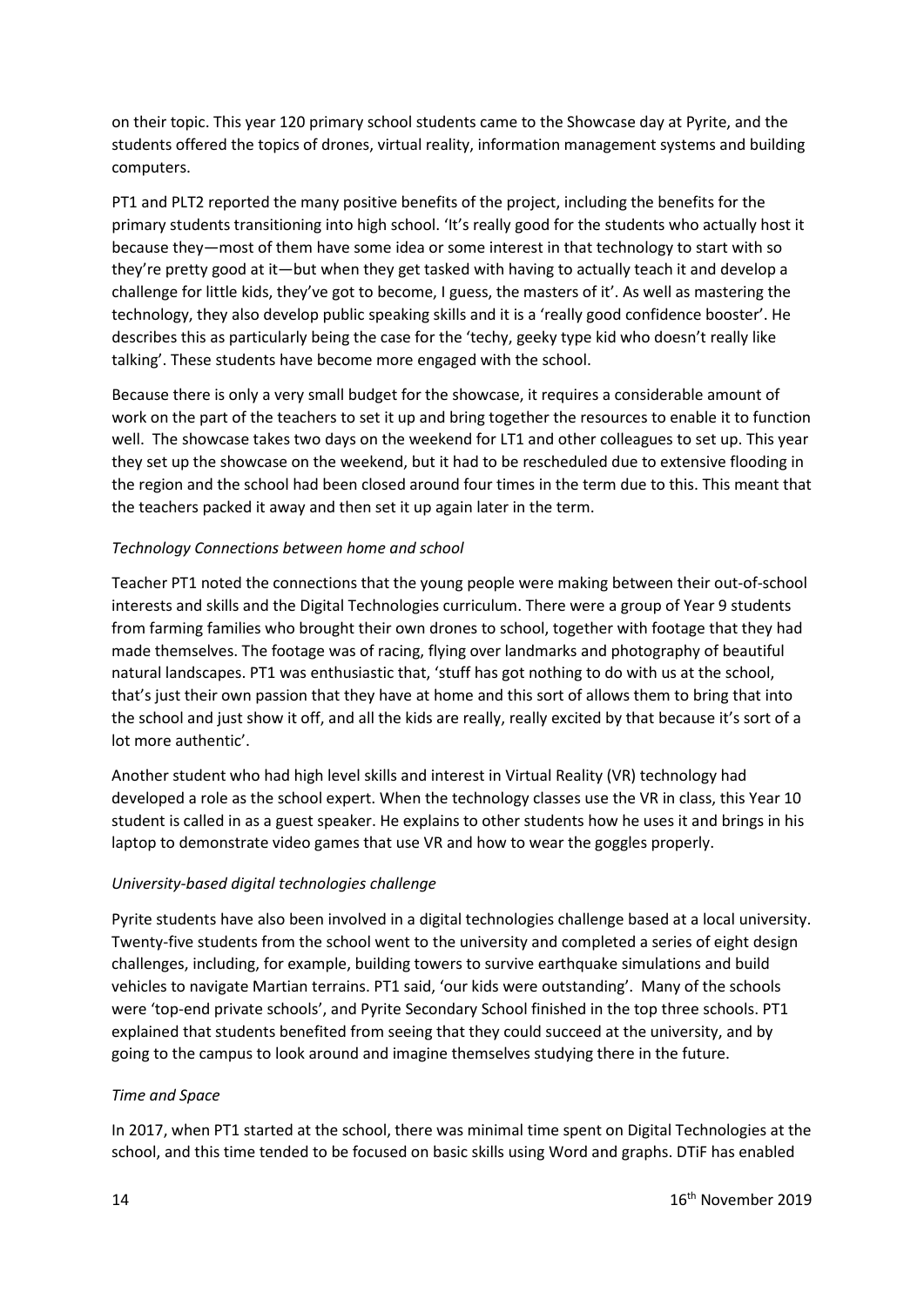PT1 to build the technology culture at the school and to strengthen this curriculum area. The Showcase helps to promote the work, and at the parent evenings PT1 promotes the work that the students are doing in class. The project and its successes at Pyrite has given PT1 a platform to successfully request more time in the school program for Digital Technologies. This has resulted in the Digital Technologies curriculum being offered across Years 7-9 at the school. To build on this work and to support growing student interest in a Digi-Tech elective, School Leader PLT2 is advocating for a dedicated space for Digital Technologies at Pyrite.

#### **Findings**

The case studies illustrate variation in terms of program engagements and responses and diversity in terms of outcomes and impact. Conclusions based on the case studies at DP2 include:

- Establishing enabling infrastructure and inspiring equipment seems a fundamental ingredient to progress. Participation in DTiF has stimulated changes in infrastructure and equipment at most sites. At some sites, new equipment (e.g., robotics) introduced as part of the school's participation in the project has been used as a vehicle for gaining attention and enthusiasm beyond the project team for Digital Technologies—reaching other staff members and also communities outside of school.
- All sites appear to be working on ICT Capabilities as part of their work in the DTiF. For some sites, ICT Capabilities is their main focus, seen as foundational to future work on building Digital Technologies curriculum implementation and the types of pedagogies that support it. ICT Capabilities is a focus for both students and teachers, and building confidence is seen as an important part of skill development. Most sites report greater teacher confidence with using digital tools and resources; though sometimes confined to those staff members directly involved in the DTiF professional learning.
- Integrated curriculum approaches are evident at all sites. At primary schools, integration with literacy learning is common, particularly through a focus on designing digital texts using a range of media and with projects involving research.
- A high level of value is derived from face-to-face contact with ACARA Curriculum Officers. This is emphasised at each site, even at Opal where—at the time of DP2 data collection project momentum had stalled following school staffing changes.
- Professional networking (with other teachers in other schools) is noted as a positive outcome at some sites, particularly those small schools with one specialist Digital Technologies teacher.
- Provoked by the action research projects, methodologies of audit and ongoing professional learning have stimulated positive change at some schools, where the schools can identify their focus and track change. However, at some sites, progress and awareness of the action research element is not a strong feature of the work being done.
- The DTiF program's flexibility and responsiveness supports a range of engagements, allowing schools to develop their own site-specific foci and activities. This approach is seen as necessary in highly disadvantaged settings where contextual factors contribute to an often tenuous grip on change agendas.
- Flexibility and open-endedness also feature as important characteristics of teaching and learning in these settings where students' face serious challenges in their home lives, where school attendance is low, and where relevance of and connectedness to schooling requires ongoing work. Embracing flexibility and differentiation appears to be the foundation of successful collaborative, strength-based pedagogies at some sites, particularly with a focus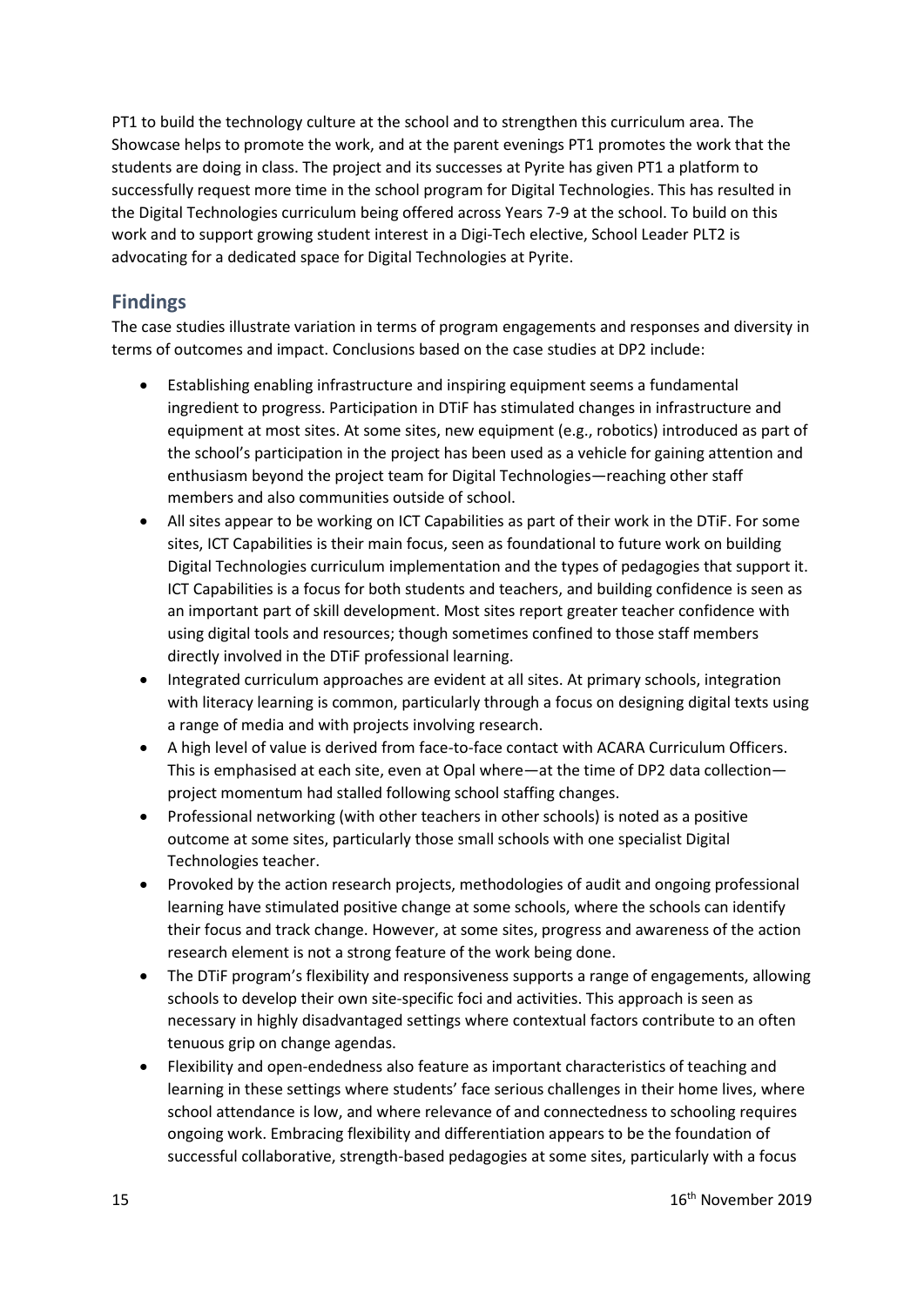on connecting school work with community via design processes, extended project work and community outreach. These pedagogical approaches are looked on positively by teachers and are contrasted with previous approaches, such as teacher-centred use of electronic whiteboards, laboratory-focused computer work, or narrowly focused training in how to use particular software packages. However, in some cases (Indigenous settings), the open-ended pedagogy associated with the DTiF project is at odds with the highly ritualised teaching performances promoted as the standardised delivery of curriculum. Both the development of digital pedagogies and enhanced ICT Capability suggest possibilities for the DTiF project to support positive impact in other curriculum areas, and this is evidenced at some sites.

- Pedagogical innovation and the use of digital media has promoted engagement and success in diverse learners, allowing students who haven't previously achieved well to flourish. Examples cited include students with schooling issues (e.g., low attendance), physical or learning disabilities, or with symptoms of trauma, whose engagement and progress and sense of belonging at school has been supported via digital devices and inquiry/design/project-based work. The DTiF project provides teachers with opportunities to engage in strength-based approaches to student learning which have positive impacts on teacher-student relationships and outcomes for students beyond the project.
- Staff turnover is a significant challenge for maintaining project focus and momentum as it is a constant feature of some sites, particularly in rural and remote schools and in contexts that are subject to numerous (sometimes competing) programs where Digital Technologies might not seem as important as other foci. Agents of continuity are necessary in such contexts, whether human or nonhuman. In settings where continuity of personnel is complemented by establishment of enabling equipment and infrastructure and supportive resourcing, a better focus and clearer evidence of impact is evident and sustainability is more likely. The ACARA Curriculum Officers were critical in providing the continuity in the face of staff turnover in disadvantaged contexts.
- Curriculum implementation and pedagogical innovation is highly complex work at these disadvantaged sites. A challenge to DTiF is that this work will likely take longer to achieve at some sites than the project timeline allows, and that if change is not embedded it may not be sustained.

#### *Looking forward to Data Point 3*

The final data collection phase is DP3, which will focus on revisiting and extending narratives of curriculum and pedagogy and learning outcomes, and will also investigate wider impacts and the level of embeddedness and strategies for sustainability of outcomes and impacts at each site. We envisage DP3 will integrate evidence from school leaders, teachers, and teachers' aides/assistants for each case study school, and will include accounts about student engagement and learning where possible, drawing on data collected at each of the three data collection points.

It is anticipated that the final report will reference the objectives of the DTiF project:

- To support school leaders to facilitate implementation of the Australian Curriculum: Digital Technologies, in specific schools in disadvantaged areas identified by states and territories as requiring support to implement the Digital Technologies curriculum.
- To facilitate professional learning workshops nationally to support change management in targeted schools in disadvantaged areas.